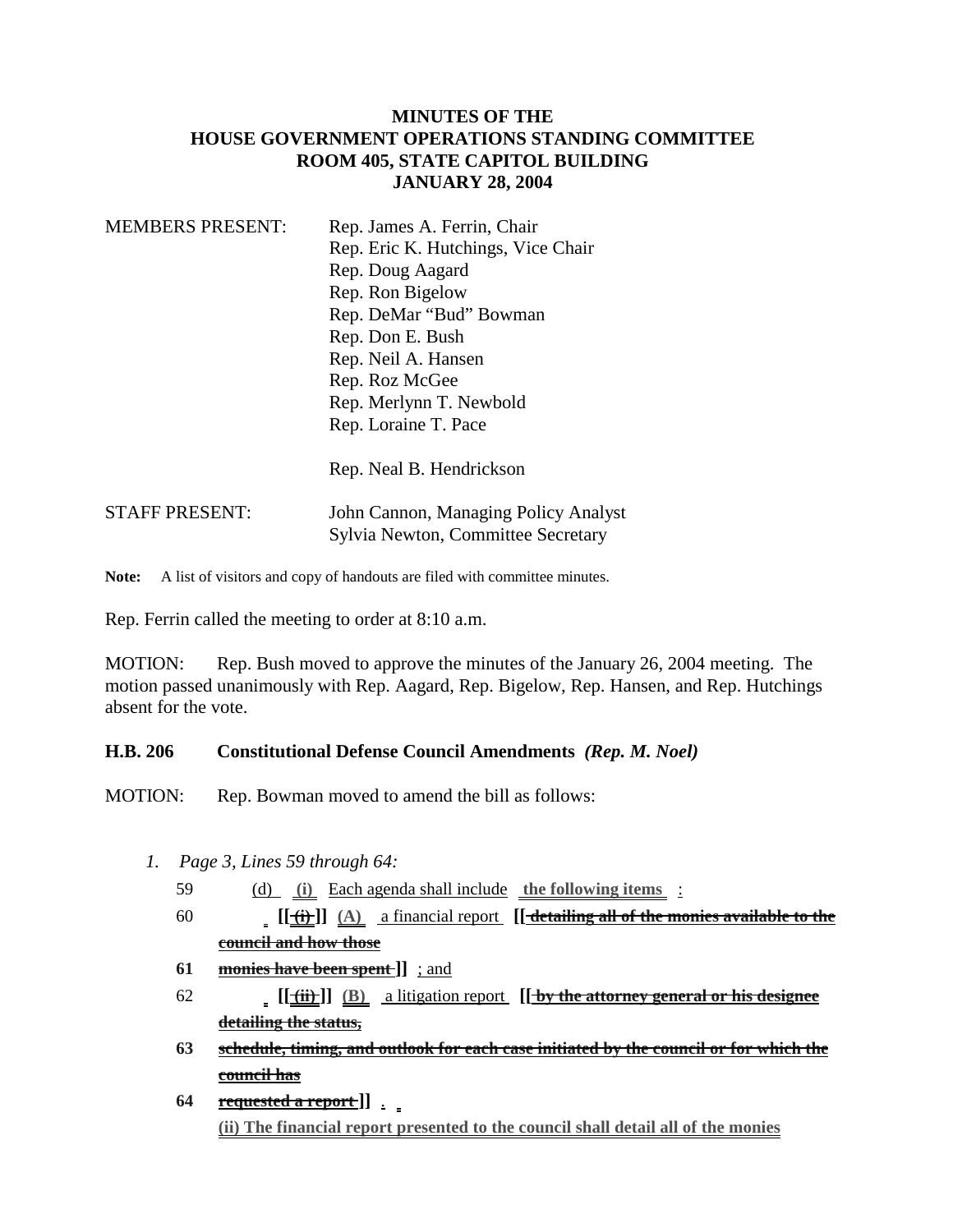House Government Operations Standing Committee January 28, 2004 Page 2

**available to the council and how those** 

- **61 monies have been spent, excluding monies spent on and available for litigation. (iii) The attorney general or his designee shall present the litigation report and detail the legal status,**
- **63 schedule, timing, outlook, and financial status for each case initiated by the council or for which the council has**
- **64 requested a report. (iv) Nothing in this Subsection (d) prohibits the council from closing a meeting under Title 52, Chapter 4, Open and Public Meetings, or prohibits the council from complying with Title 63, Chapter 2, Government Records Access and Management Act.**

The motion to amend the bill passed unanimously with Rep. Bigelow and Rep. Hutchings absent for the vote.

Rep. Noel introduced H.B. 206 as amended and explained it to the committee. He was assisted by Mark Walsh, Utah Association of Counties.

MOTION: Rep. Hansen moved to pass the amended bill out favorably. The motion passed unanimously with Rep. Bigelow and Rep. McGee absent for the vote.

# **S.B. 15 Carryover of Authorized Capital Outlay Amendments** *(Sen. B. Evans)*

Sen. Evans introduced S.B. 15 and explained it to the committee.

MOTION: Rep. Newbold moved to pass the bill out favorably. The motion passed unanimously with Rep. Bigelow and Rep. McGee absent for the vote.

# **H.B. 217 Changes to Division of Facilities and Construction Management Contract Procedures and Requirements** *(Rep. W. Harper)*

Rep. Harper introduced H.B. 217 and explained it to the committee.

MOTION: Rep. Bush moved to amend the bill as follows:

- *1. Page 2, Line 52:*
	- 52 (iii) comply with **applicable** building codes and inspection requirements; and

The motion to amend the bill passed unanimously with Rep. Aagard and Rep. Bigelow absent for the vote.